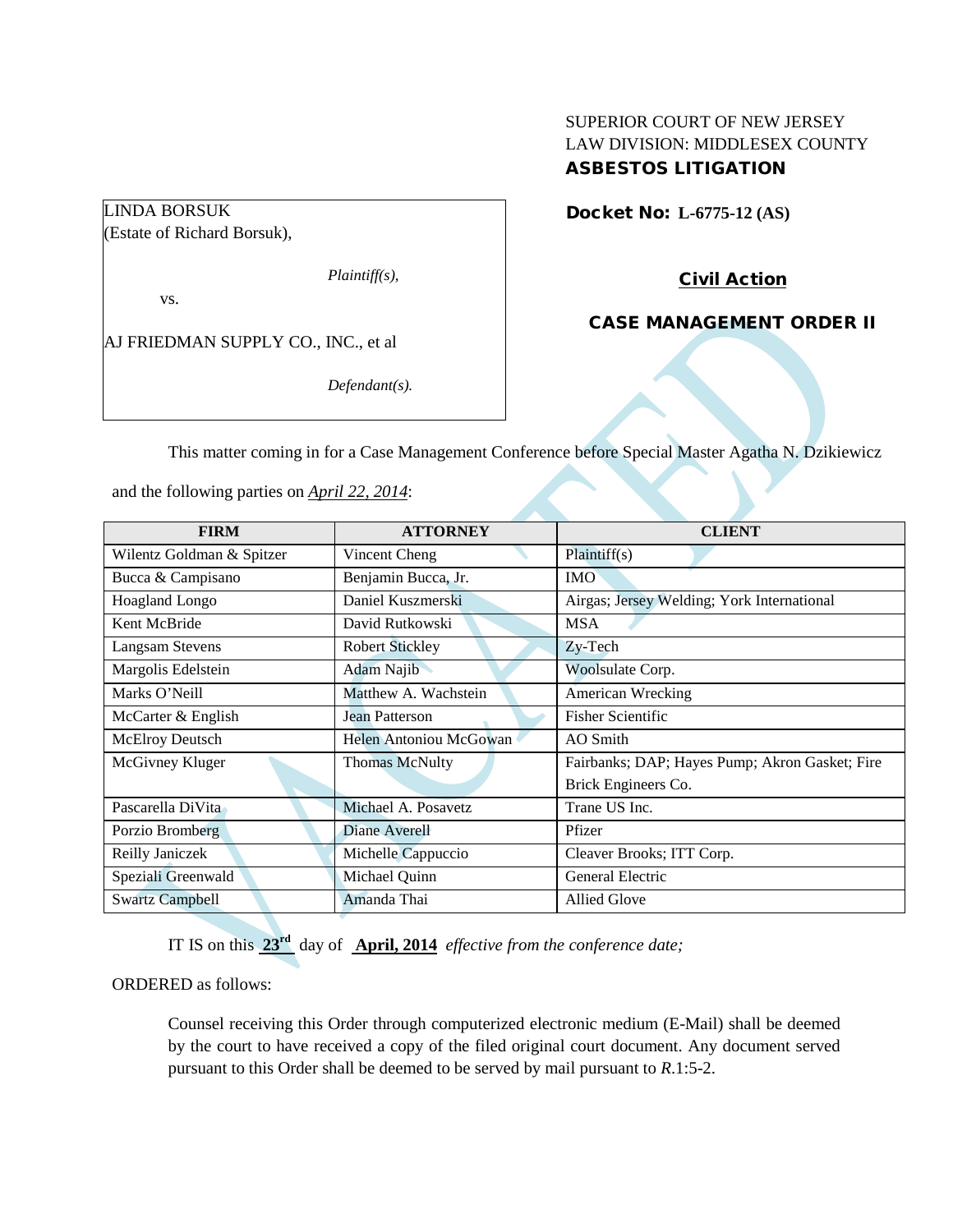#### **DISCOVERY**

| June 30, 2014     | Plaintiff shall serve answers to standard interrogatories, provide the information<br>required by paragraph VI.B.1.a. of the General Order, and shall advise<br>defendants whether the plaintiff is available for deposition and, if not, the reasons<br>therefore by this date. |
|-------------------|----------------------------------------------------------------------------------------------------------------------------------------------------------------------------------------------------------------------------------------------------------------------------------|
| June 30, 2014     | Plaintiff shall serve answers to wrongful death interrogatories by this date.                                                                                                                                                                                                    |
| July 11, 2014     | Defendants shall serve answers to standard interrogatories by this date.                                                                                                                                                                                                         |
| July 25, 2014     | Plaintiff shall propound supplemental interrogatories and document requests by<br>this date.                                                                                                                                                                                     |
| August 25, 2014   | Defendants shall serve answers to supplemental interrogatories and document<br>requests by this date.                                                                                                                                                                            |
| July 25, 2014     | Defendants shall propound supplemental interrogatories and document requests<br>by this date.                                                                                                                                                                                    |
| August 25, 2014   | Plaintiff shall serve answers to supplemental interrogatories and document<br>requests by this date.                                                                                                                                                                             |
| November 28, 2014 | Fact discovery, including depositions, shall be completed by this date. Plaintiff's<br>counsel shall contact the Special Master within one week of this deadline if all<br>fact discovery is not completed.                                                                      |
| December 31, 2014 | Depositions of corporate representatives shall be completed by this date.                                                                                                                                                                                                        |

#### **EARLY SETTLEMENT**

January 16, 2015 Settlement demands shall be served on all counsel and the Special Master by this date.

# **SUMMARY JUDGMENT MOTION PRACTICE**

- January 23, 2015 Summary judgment motions limited to product identification issues shall be filed no later than this date.
- February 20, 2015 Last return date for product identification summary judgment motions.

#### **MEDICAL DEFENSE**

- June 30, 2014 Plaintiff shall serve executed medical authorizations (along with answers to interrogatories) by this date.
- June 30, 2014 Plaintiff shall serve a diagnostic medical report and any medical records in plaintiff's possession by this date.

\_\_\_\_\_\_\_\_\_\_\_\_\_\_\_\_\_\_\_\_\_\_\_\_\_\_\_\_\_\_\_\_\_\_\_\_\_\_\_\_\_\_\_\_\_\_\_\_\_\_\_\_\_\_\_\_\_\_\_\_\_\_\_\_\_\_\_\_\_\_\_\_\_\_\_\_\_\_\_\_\_\_\_\_\_\_\_\_\_\_\_\_\_\_\_\_\_\_\_\_\_\_\_\_\_\_\_\_\_\_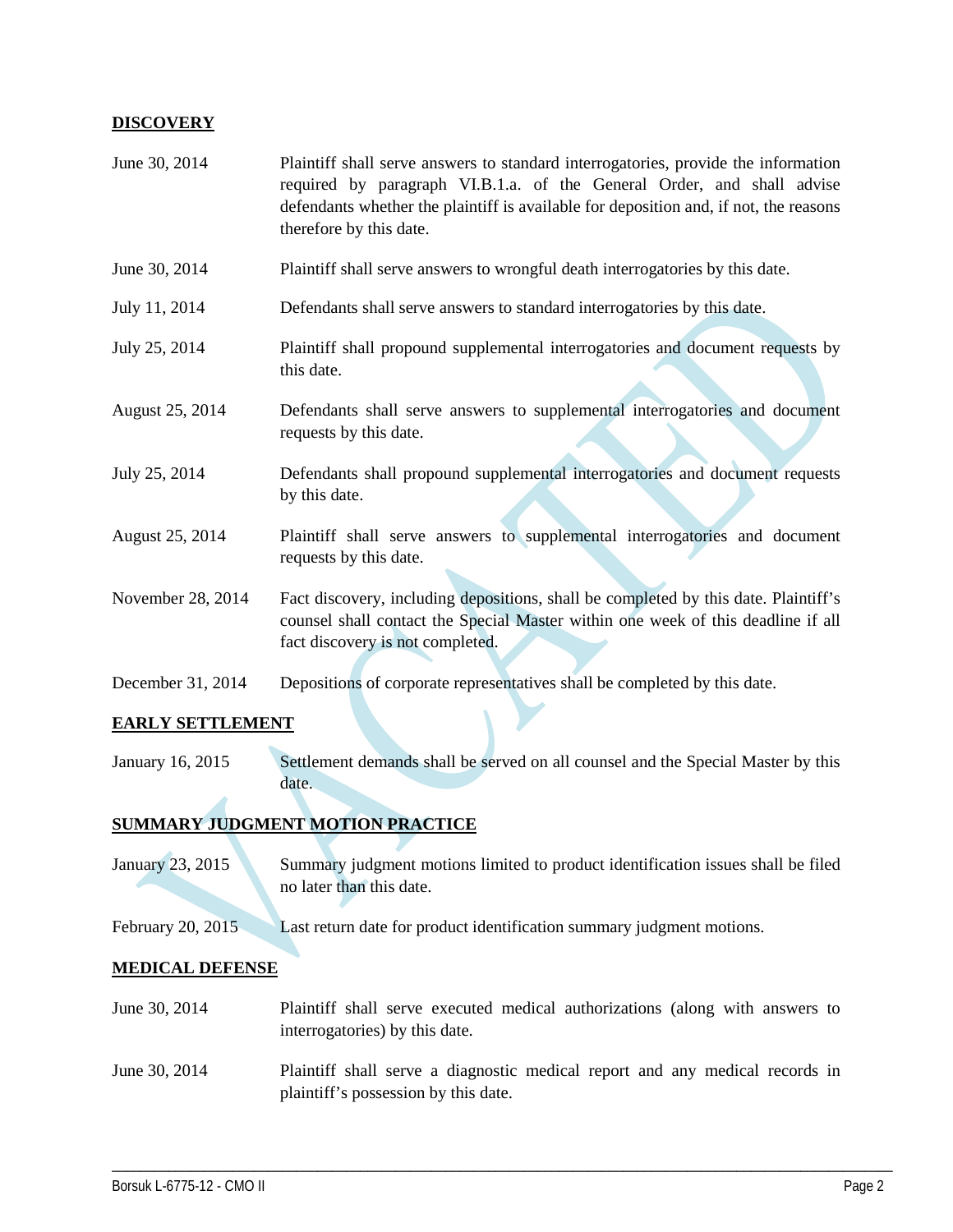| July 31, 2014     | Any defendant wishing to present a medical defense shall advise all counsel of its<br>intention by entering a Notice of Appearance of Defense Medical Counsel by this<br>date. Any defendant who does not file such an appearance by this date may be<br>foreclosed from asserting a medical defense. |
|-------------------|-------------------------------------------------------------------------------------------------------------------------------------------------------------------------------------------------------------------------------------------------------------------------------------------------------|
| December 31, 2014 | Plaintiff shall serve additional medical expert reports by this date.                                                                                                                                                                                                                                 |
| December 31, 2014 | Plaintiff is to arrange for the transfer of pathology specimens and x-rays, if any,<br>by this date.                                                                                                                                                                                                  |
| March 31, 2015    | Defendants shall identify its medical experts and serve medical expert reports, if                                                                                                                                                                                                                    |

#### **LIABILITY EXPERT REPORTS**

any, by this date.

March 31, 2015 Plaintiff shall identify its liability experts and serve liability expert reports or a certified expert statement by this date or waive any opportunity to rely on liability expert testimony.

April 30, 2015 Defendants shall identify its liability experts and serve liability expert reports, if any, by this date or waive any opportunity to rely on liability expert testimony.

#### **ECONOMIST EXPERT REPORTS**

March 31, 2015 Plaintiff shall identify its expert economists and serve expert economist report(s), if any, by this date or waive any opportunity to rely on economic expert testimony.

April 30, 2015 Defendants shall identify its expert economists and serve expert economist report(s), if any, by this date or waive any opportunity to rely on economic expert testimony.

#### **EXPERT DEPOSITIONS**

May 15, 2015 Expert depositions shall be completed by this date. To the extent that plaintiff and defendant generic experts have been deposed before, the parties seeking that deposition in this case must file an application before the Special Master and demonstrate the necessity for that deposition. To the extent possible, documents requested in a deposition notice directed to an expert shall be produced three days in advance of the expert deposition. The expert shall not be required to produce documents that are readily accessible in the public domain.

#### **PRE-TRIAL AND TRIAL**

April 30, 2015 @ 10:00am Settlement conference. All defense counsel shall appear with authority to negotiate settlement and have a representative authorized to negotiate settlement available by phone. Any request to be excused from the settlement conference shall be made to the Special Master no later than 4:00pm of the day prior to the conference.

\_\_\_\_\_\_\_\_\_\_\_\_\_\_\_\_\_\_\_\_\_\_\_\_\_\_\_\_\_\_\_\_\_\_\_\_\_\_\_\_\_\_\_\_\_\_\_\_\_\_\_\_\_\_\_\_\_\_\_\_\_\_\_\_\_\_\_\_\_\_\_\_\_\_\_\_\_\_\_\_\_\_\_\_\_\_\_\_\_\_\_\_\_\_\_\_\_\_\_\_\_\_\_\_\_\_\_\_\_\_